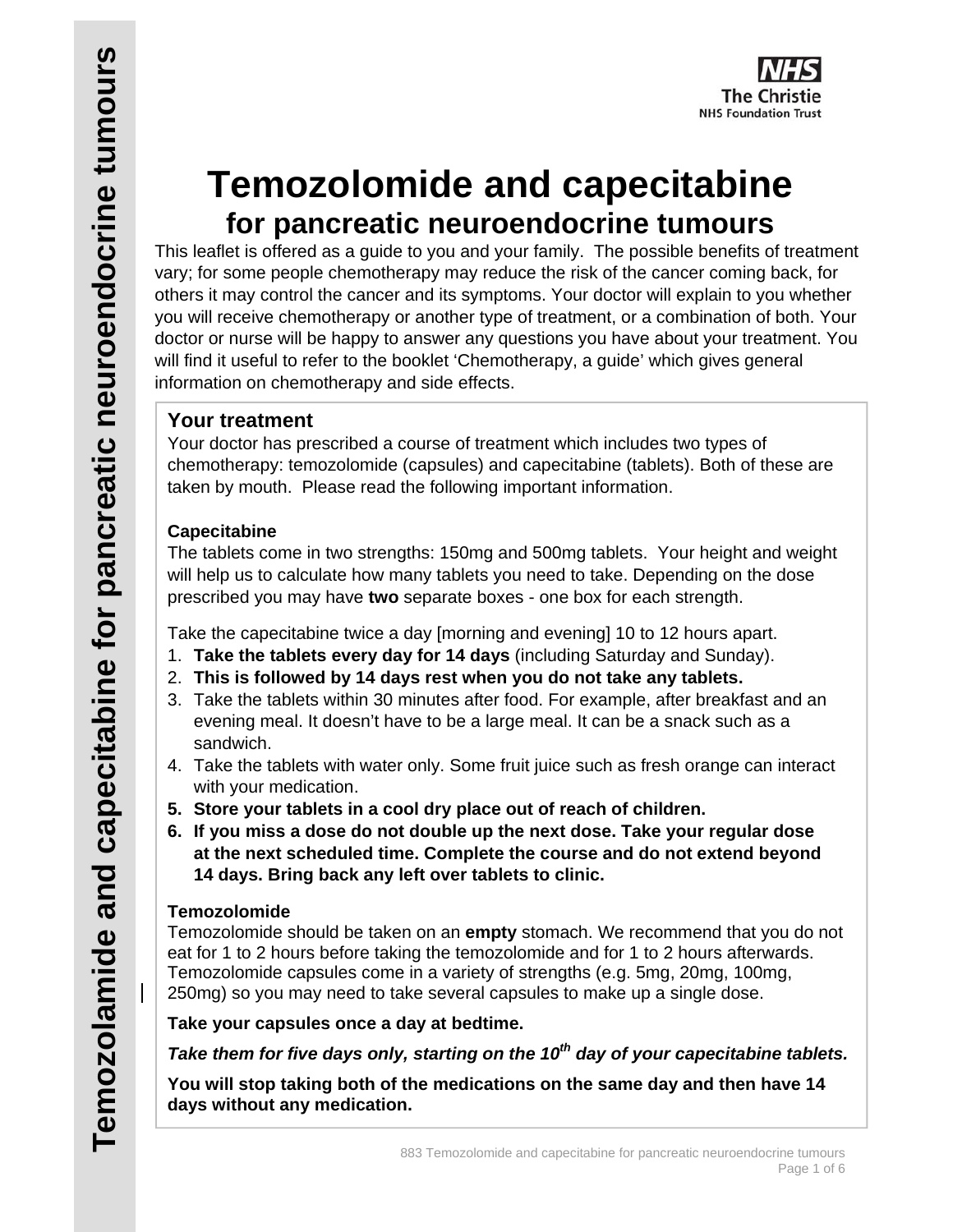This treatment can have serious or possibly life-threatening side effects. It is very important that you report side effects straight away. Don't delay, if you feel unwell, please ring The Christie Hotline on 0161 446 3658. The lines are open 24 hours a day.

#### **Increased risk of serious infection**

You are vulnerable to infection while you are having chemotherapy. Minor infections can become life-threatening in a matter of hours if left untreated. Symptoms of infection include fever, shivering, sweats, sore throat, diarrhoea, discomfort when you pass urine, cough or breathlessness. We recommend that you use a digital thermometer so you can check your temperature. You can buy one from your local chemist.

#### **If you feel unwell, you have symptoms of an infection or your temperature is 37.5ºC or above, or below 36 ºC contact The Christie Hotline straight away**.

# **Possible side effects**

Chemotherapy can cause many different side effects. Some are more likely to occur than others. Everyone is different and not everyone gets all the side effects. Most side effects are usually temporary, but in some rare cases they can be lifethreatening. It is important to tell your hospital doctor or nurse about any side effects so they can be monitored and, where possible, treated.

#### **Common side effects (more than 1 in 10)**

#### **Anaemia (low number of red blood cells)**

While having this treatment you may become anaemic. This may make you feel tired and breathless. Let your doctor or nurse know if these symptoms are a problem. You may need a blood transfusion.

#### **Bruising or bleeding**

This treatment can reduce the production of platelets which help the blood clot. Let your doctor know if you have any unexplained bruising or bleeding, such as nosebleeds, bloodspots or rashes on the skin, and bleeding gums. You may need a platelet transfusion.

#### **Lethargy**

Some chemotherapy may make you feel tired and lacking in energy. It can be frustrating when you feel unable to cope with routine tasks. If you do feel tired, take rest when necessary. Gentle exercise such as walking can be beneficial. Gentle exercise such as walking can be beneficial.

#### **Hand/foot skin reaction**

Some people can experience reddening and peeling of the skin on the hands and feet and possibly some tingling and numbness. Simple moisturisers can help if this is mild, but if it interferes with walking or normal activities, please contact The Christie.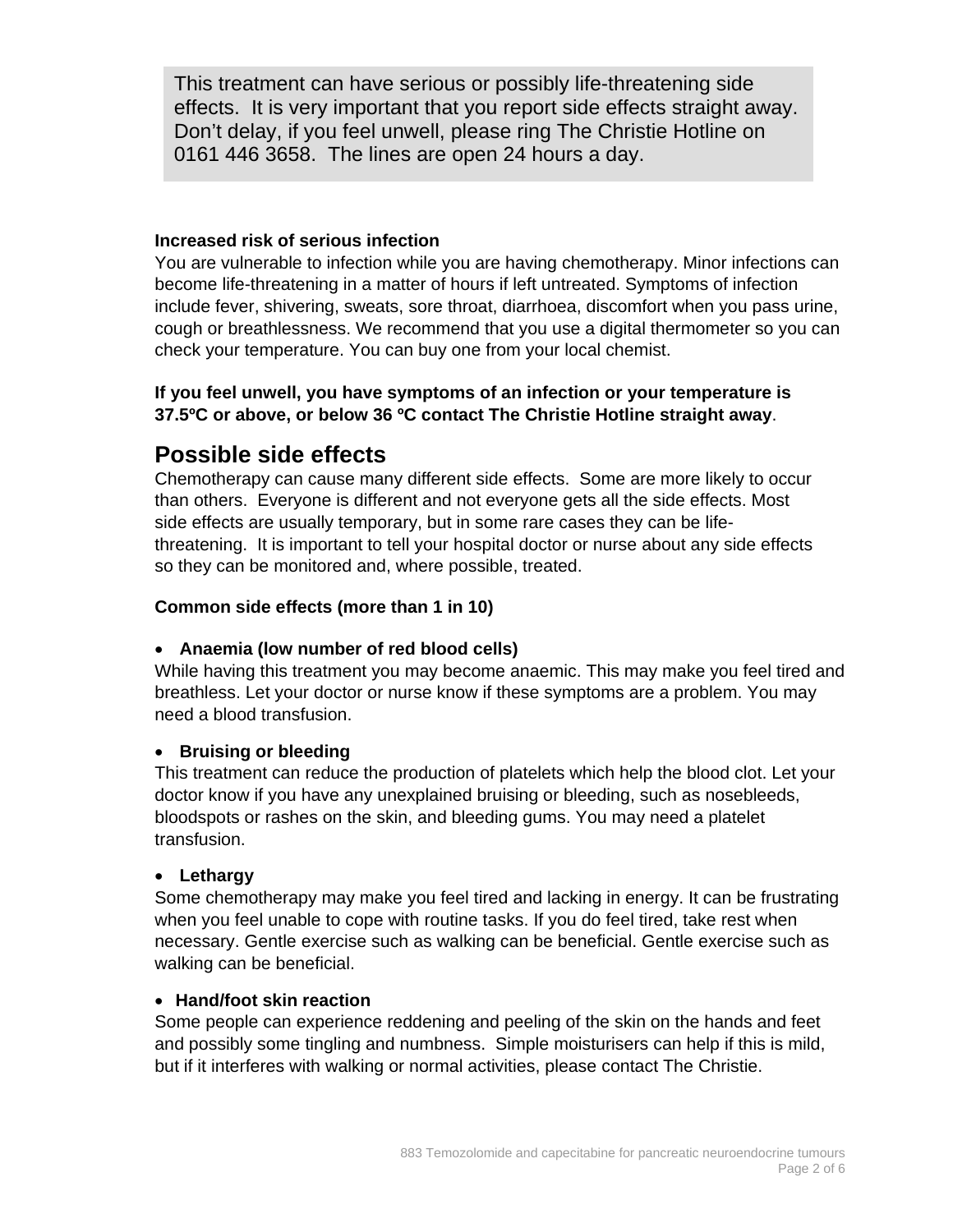#### **Nausea and vomiting (sickness)**

The severity of this varies from person to person. You will be given anti-sickness tablets to take home, and it is helpful to take an anti-sickness tablet around 30 minutes before your temozolomide tablets. If you continue to feel or be sick, contact your GP or The Christie because your anti-sickness medication may need to be changed or increased.

#### **Sore mouth**

Your mouth may become sore or dry, or you may notice small mouth ulcers during this treatment. Drinking plenty of fluids and cleaning your teeth regularly and gently with a soft tooth brush can help to reduce the risk of this happening. To prevent infection you should use an antibacterial mouthwash (such as chlorhexidine - dilute this with water if your mouth is sore). Ask your doctor or nurse for advice. The chemotherapy booklet also has general mouthcare advice. For a sore mouth your doctor/nurse can prescribe a Difflam® mouthwash. (This can also be diluted by half with water). If you continue to have a sore mouth, please ring The Christie Hotline for advice.

#### **Diarrhoea**

Diarrhoea is a fairly common side effect of your treatment. If you have watery diarrhoea you should immediately take the anti-diarrhoea treatment that the doctor has prescribed for you. This is loperamide dispensed by The Christie pharmacy.

Follow the doctor's instructions **EXACTLY:** 

Take 2 loperamide capsules as soon as the first liquid stool occurs. Then take one capsule with each liquid loose stool. The maximum dose of loperamide in 24 hours is **8**  capsules).

If you continue to have more than 4 bowel movements a day (compared to pretreatment) or bowel movements at night please ring The Christie Hotline on **0161 446 3658** for advice.

#### **Uncommon side effects (less than 1 in 10)**

#### **Rash**

Temozolomide may cause an itchy rash. If this happens, stop taking your tablets and let your hospital doctor know.

#### **Skin changes**

Sometimes as a result of the chemotherapy, your skin may appear darker in colour or lightly tanned, especially around the joints. This is known as hyper pigmentation. The skin will return to normal when treatment is finished. Some chemotherapy can make your skin more sensitive to the sun than usual. Sit in the shade, avoid too much sun and use a high factor sun cream. Asian and African-Caribbean people may develop noticeable light patches on their skin.

#### **Liver or kidney problems**

Temozolomide can rarely affect liver and kidney function. Your kidney and liver function will be monitored every time you come to the clinic for your treatment.

#### **Hair thinning**

Hair loss is very unusual with this treatment. In rare cases some hair loss may occur during treatment. It is advisable to avoid perms, colours, use of hot brushes and vigorous, frequent washing that could increase hair loss. Please remember that this is a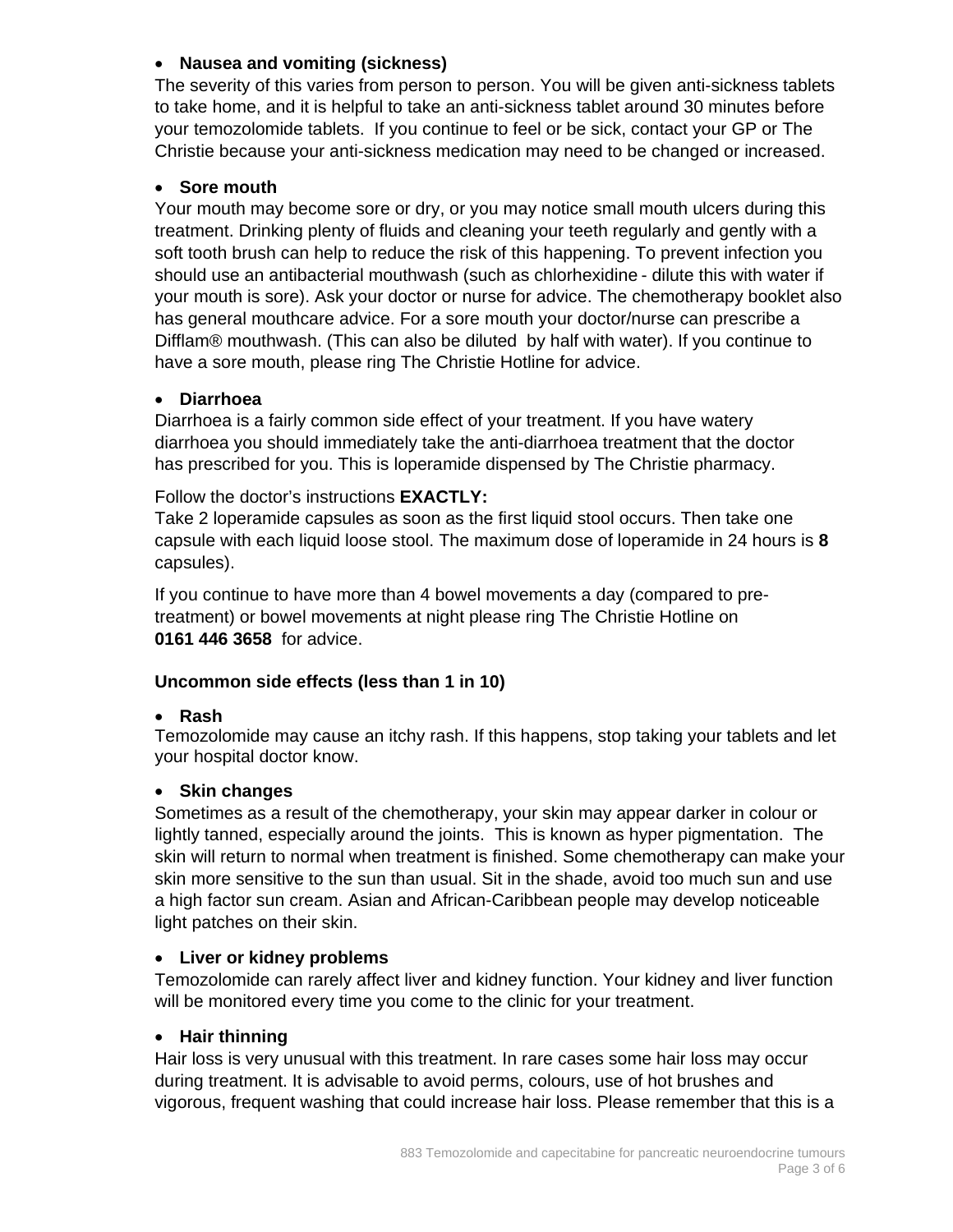temporary side effect and your hair will grow back when your treatment is completed. Very rarely, hair loss can be permanent. If you would like an appointment with the wig service, this can be arranged for you. Ask the staff for a copy of *'*The wig fitting service.'

#### **Rare side effects (less than 1 in 100)**

### **Severe skin reaction**

 $\sum_{k=1}^{\infty}$  very rarely you may develop a severe skin reaction. If you experience tender red skin patches which subsequently blister please **seek urgent medical advice**. The skin changes may be preceded by fever, chest symptoms and photophobia (a need to squint or close your eyes, which is worse in bright light). These symptoms may be caused by conditions called Toxic Epidermal Necrolysis (TEN) and Stevens Johnson Syndrome (SJS).

#### **Herbal medicine**

Some herbal medicine including St John's Wort can affect the chemotherapy. You should tell your doctor or nurse if you are taking any herbal medication.

#### **Serious and potentially life threatening side effects**

In a small proportion of patients chemotherapy can result in very severe side effects which may rarely result in death. The team caring for you will discuss the risk of these side effects with you.

#### **Chest pain or stroke**

 $\overline{\mathbf{A}}$  A small number of patients receiving capecitabine can experience chest pain (angina) or rarely have a heart attack. Extremely rarely this may lead to death. Other complications such as a stroke or a mini-stroke can happen but are exceptionally rare. If you develop any of these symptoms you should either contact The Christie Hotline for advice or in an **emergency** you should go immediately to your **nearest Accident & Emergency department**. You may have an electrocardoigraph (ECG) to check your heart before you start your chemotherapy.

# **Late side effects**

Some side effects may become evident only after a number of years. In reaching any decision with you about treatment, the potential benefit you receive from treatment will be weighed against the risks of serious long term side effects to the heart, lungs, kidneys and bone marrow. With some drugs there is also a small but definite risk of developing another cancer. If any of these problems specifically applies to you, the doctor will discuss these with you and note this on your consent form.

# **Sex, contraception & fertility**

**Protecting your partner and contraception:** We recommend that you or your partner use a condom during sexual intercourse while you are having the course of chemotherapy. Chemotherapy is dangerous to unborn babies and this will also protect you and your partner from any chemotherapy drugs that may be present in semen and in the vagina. If you suspect that you may be pregnant please tell your doctor immediately.

**Fertility:** This chemotherapy may affect your ability to have children. Your doctor or nurse should have discussed this with you. If not, please ask them before you start treatment.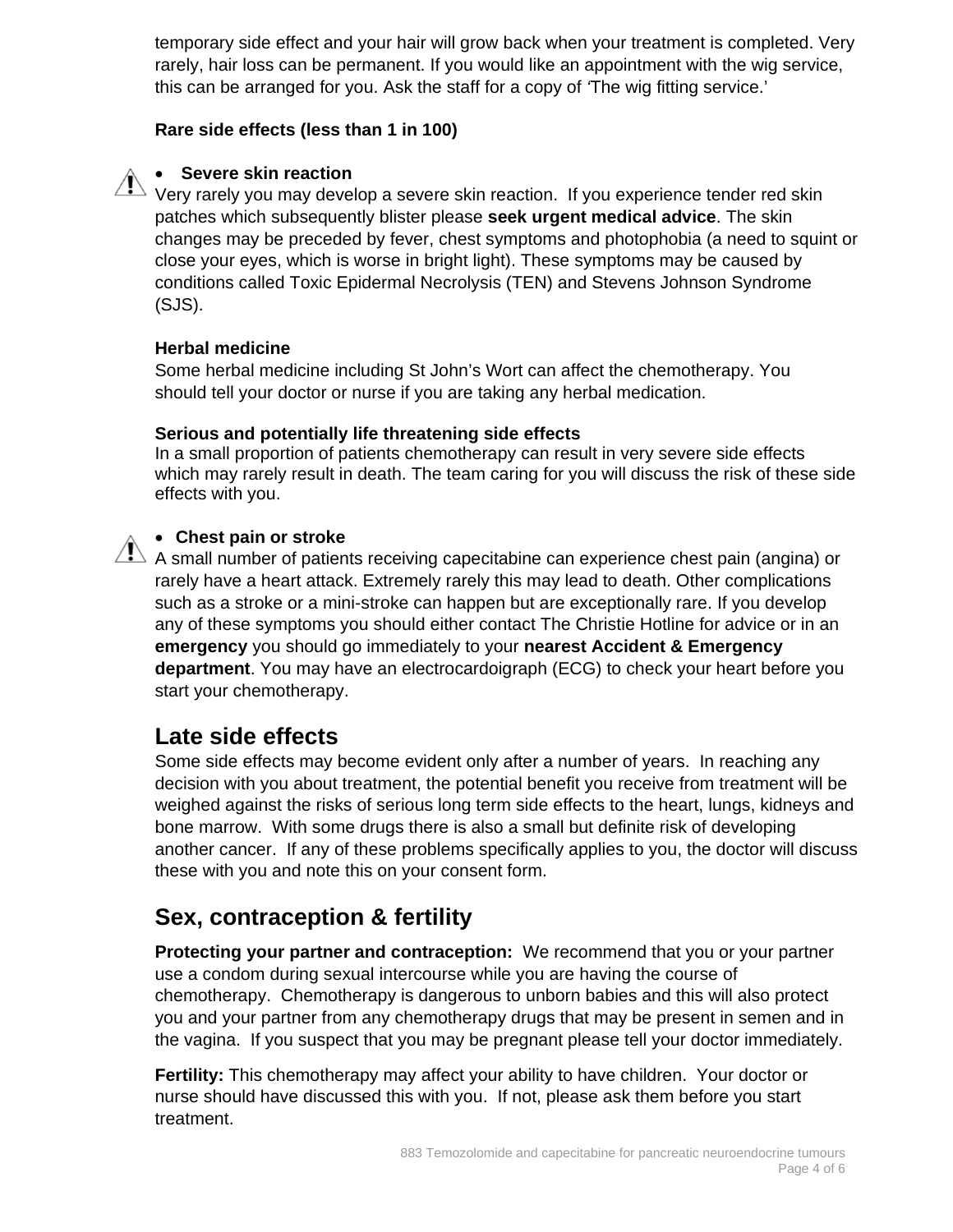# **Contacts**

If you have any general questions or concerns about your treatment, please ring the area where you are having treatment:

- Administration enquiries **0161 918 7606/7610** Chemotherapy nurse: **0161 918 7171**
- 

Clinical trials unit **0161 918 7663**

For advice ring The Christie Hotline on **0161 446 3658** (24 hours)

If you need information in a different format, such as easy read, large print, BSL, braille, email, SMS text or other communication support, please tell your ward or clinic nurse.